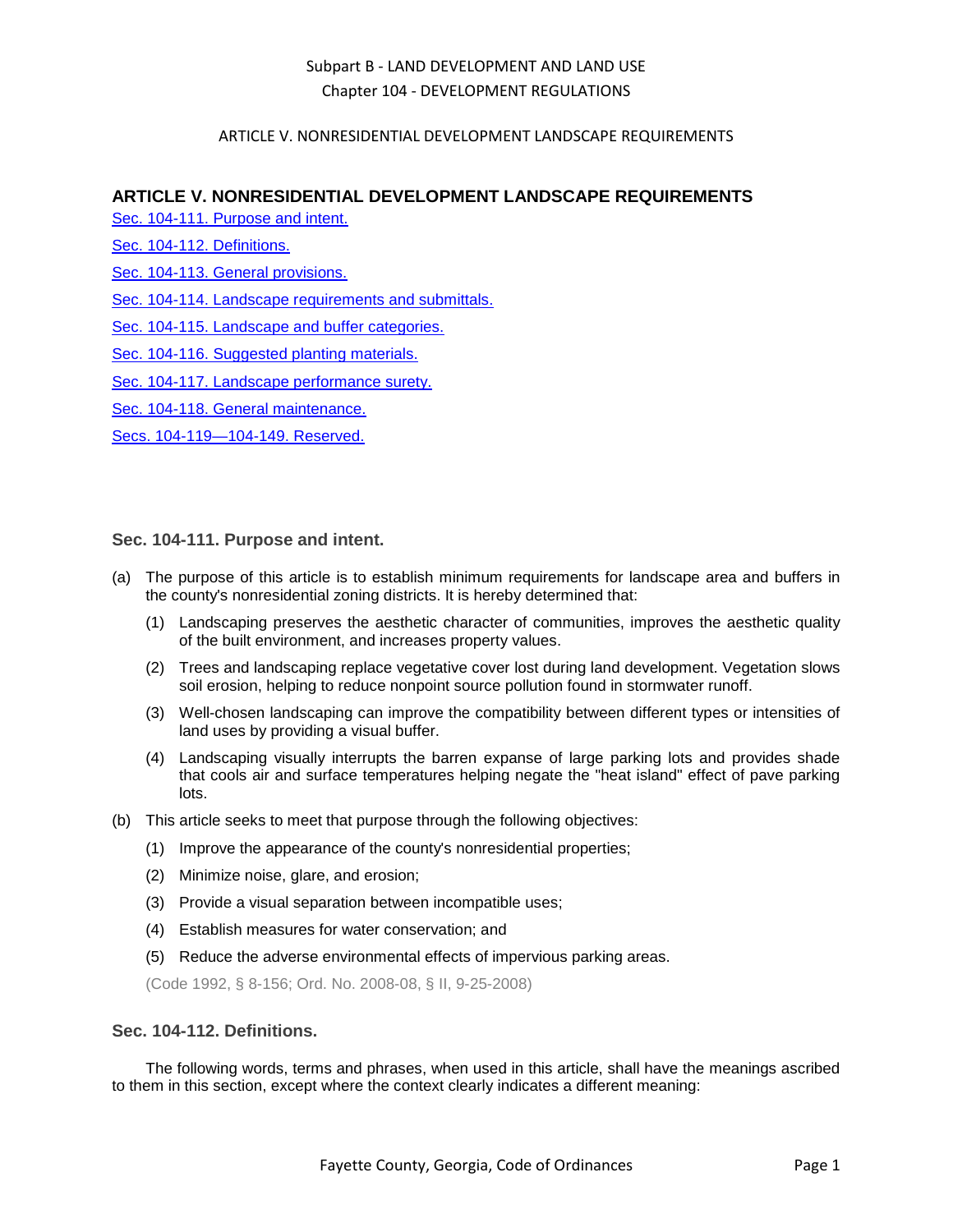#### ARTICLE V. NONRESIDENTIAL DEVELOPMENT LANDSCAPE REQUIREMENTS

*Arterial road* means a major arterial or minor arterial in article III of this chapter.

*Caliper* means a method of measuring the diameter of a tree trunk to determine size, grading, and/or classification of nursery stock. Caliper measurement of the trunk shall be taken six inches above the ground up to and including four-inch caliper size. If the caliper at six inches above the ground exceeds four inches, the caliper should be measured at 12 inches above the ground.

*Canopy (overstory) tree* means any tree that, under normal forest conditions, will compose the top layer or canopy of vegetation and generally will reach a mature height of greater than 40 feet.

*Collector road* is defined as collector road in article III of this chapter.

*Deciduous* means plants that annually lose their leaves.

*Evergreen* means plants that retain foliage throughout the year.

*Exterior parking aisle* means a parking aisle adjoining a property line, required landscape area, and/or zoning buffer along a property line.

*Ground cover* means a plant with a low-growing, spreading habit, grown specifically to cover the ground, generally not attaining a height of more than two feet.

*Interior parking aisle* means a parking aisle that does not adjoin a property line, required zoning buffer, or building wall.

*Landscape island* means a minimum ten by 20-foot island placed in parking lots to guide traffic, preserve vegetation, and increase aesthetic quality.

*Landscape plan* means a scaled plan that clearly delineates vehicular use areas and displays and describes all landscaping.

*Local road* means defined as county local or internal local in article III of this chapter.

*Native plants* means plants indigenous or naturalized to a given area.

*Owner* means the legal or beneficial owner of a site, including, but not limited to, a mortgagee or vendee in possession, receiver, executor, trustee, lessee or other person, firm or corporation in control of the site.

*Shrub* means a plant with persistent woody stems and a relatively low growth habit, distinguished from a tree by producing several basal stems instead of a single trunk.

*Side yard landscape area* means the landscape area adjacent to a side lot line.

*Street frontage landscape area* means the landscape area adjacent to street frontage.

*Tree* means a self-supporting woody perennial plant that, at maturity, has one or more stems or trunks that attain a diameter of at least three inches; a more or less definitely formed crown of foliage; and a height of ten feet or more.

*Zoning buffer* is defined in chapter 110, zoning.

(Code 1992, § 8-157; Ord. No. 2008-08, § II, 9-25-2008)

#### <span id="page-1-0"></span>**Sec. 104-113. General provisions.**

- (a) *Applicability.* This article shall be applicable to all nonresidential zoning district; all nonresidential uses allowed within residential zoning districts; and all existing nonpaved areas that are to be developed into paved parking areas.
- (b) *Exemptions.* Existing parking areas where additional parking spaces are not required.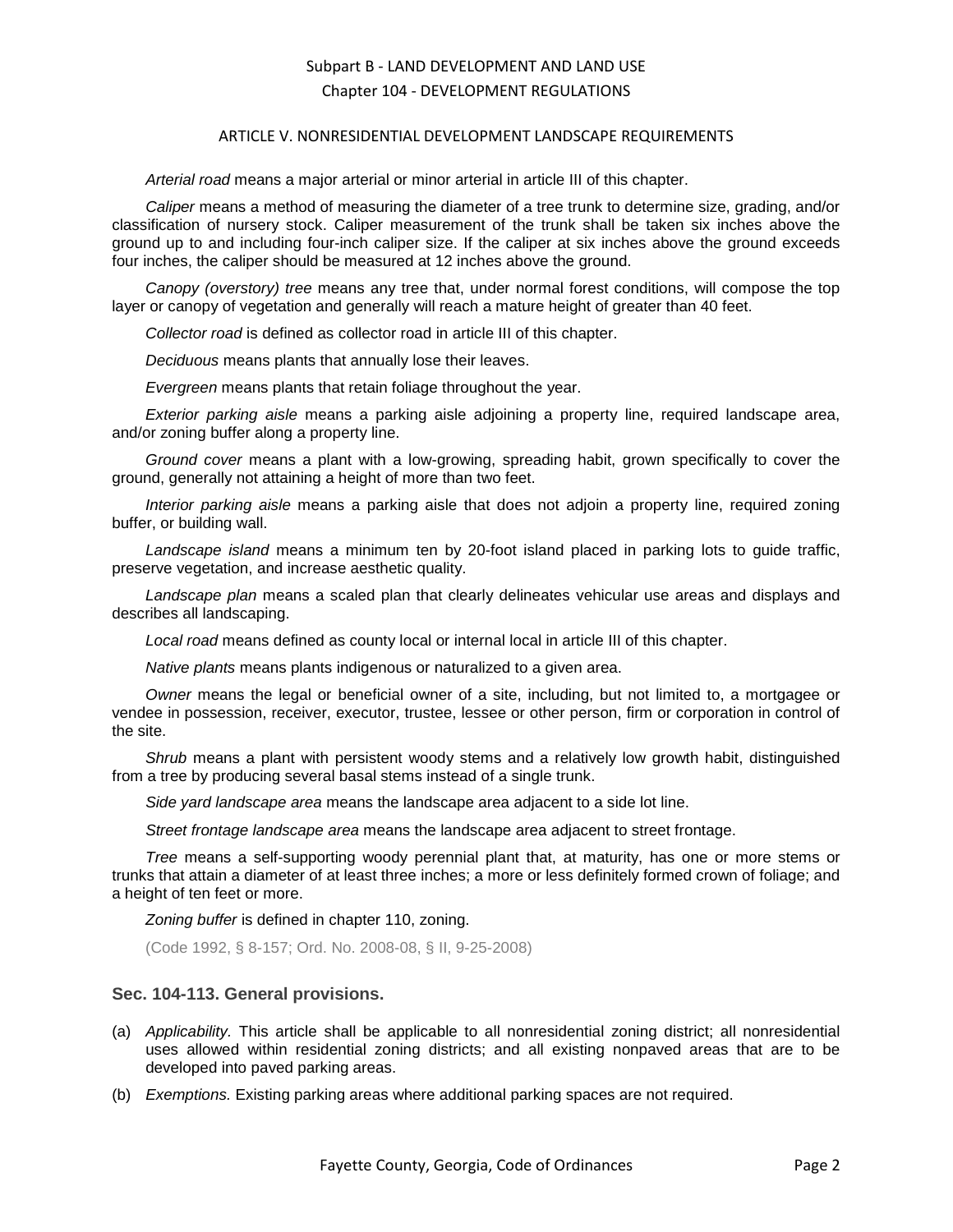#### ARTICLE V. NONRESIDENTIAL DEVELOPMENT LANDSCAPE REQUIREMENTS

- (c) *Administration of article.* The county stormwater management department shall administer this article.
- (d) *Compatibility with other regulations.* This article is not intended to modify or repeal any other ordinance, rule, regulation, statute, easement, covenant, deed restriction or other provision of law. The requirements of this article are in addition to the requirements of any other ordinance, rule, regulation or other provision of law, and where any provision of this article imposes restrictions different from those imposed by any other ordinance, rule, regulation or other provision of law, whichever provision is more restrictive or impose higher protective standards for human health or the environmental shall control.
- (e) *Technical standards.* Standards for plant selection and installation listed as follows are incorporated by reference:
	- (1) "American Standard for Nursery Stock" (ANSI Z60.1-2004);
	- (2) "Manual for Woody Landscape Plants" (Michael Dirr, 2009, Stipes);
	- (3) "Principles and Practices of Planting Trees and Shrubs" (Watson and Himelick, 1997, ISA).

(Code 1992, § 8-158; Ord. No. 2008-08, § II, 9-25-2008)

#### <span id="page-2-0"></span>**Sec. 104-114. Landscape requirements and submittals.**

- (a) *Submittals.* Unless specifically exempted by this article, any owner or developer proposing any land development activity, shall submit a landscape plan with the grading plan to the stormwater management department. The stormwater management department shall have a maximum of 14 calendar days from the submittal date, or each resubmittal date, for plan review. If the plan is not approved a deficiency checklist will be submitted back to the applicant.
	- (1) Landscape plans shall be prepared by a professional landscape architect, or other licensed professional of similar design discipline.
	- (2) Any deviations from the approved landscape plan must be approved by the county stormwater management department prior to installation.
	- (3) A final inspection and approval by the county stormwater management department is required prior to the issuance of a certificate of occupancy.
	- (4) Trees shall have minimum caliper requirements of 2½ inches measures at six inches above ground at time of planting.
	- (5) Plants with vigorous root systems shall not be planted within the dripline area of said plant next to any nitrification field, sanitary sewer, or public water easement including but not limited to the eastern cottonwood, willow, and Lombardy poplar.
	- (6) Allow at least 200 square feet of contiguous soil space per overstory tree. No parking space shall be more than 40 feet from a tree.
	- (7) Ground covers, flowers, stones, and mulch shall be utilized as needed to meet vegetative ground cover requirements.
- (b) *Landscape plan requirements.* The landscape plan shall include:
	- (1) Project name, design professional's name, and contact information;
	- (2) Property boundary lines, all zoning buffer and landscape areas, and entire septic systems;
	- (3) Locations of existing plant materials to be retained and/or new plant materials to be installed, with all details drawn at a scale of one inch to 100 feet or greater;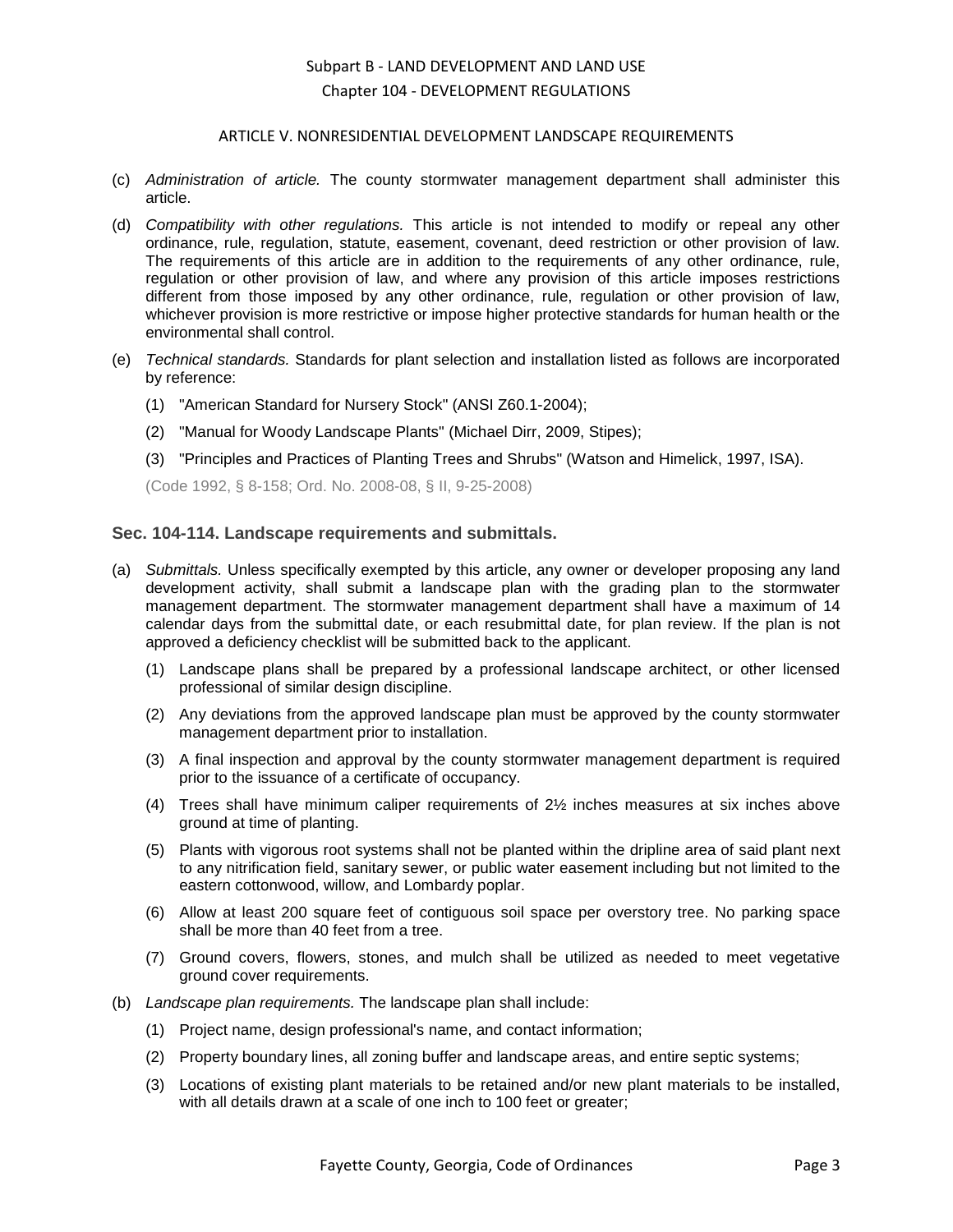#### ARTICLE V. NONRESIDENTIAL DEVELOPMENT LANDSCAPE REQUIREMENTS

- (4) Plant material list, that shall include: Common and/or botanical names of all proposed plants;
- (5) Plant quantities;
- (6) Spacing;
- (7) Remarks, as necessary, for proper plant selection at installation; and
- (8) Caliper, height, and condition of plants.

(Code 1992, § 8-159; Ord. No. 2008-08, § II, 9-25-2008)

### <span id="page-3-0"></span>**Sec. 104-115. Landscape and buffer categories.**

- (a) *Street frontage landscape areas.* Landscape areas fronting on county maintained roads shall be measured from the right-of-way, or from where county maintenances stops on prescriptive easements. Trees/shrubs may be planted in groups provided that the required number of trees/shrubs is distributed along the entire length of the area to be landscaped.
- (b) *Parking lot landscape areas.* Landscape areas shall be provided for every other interior parking aisle. Exterior and interior parking aisles shall be terminated at both ends by a landscape island. Landscape islands shall be provided for each 150 feet of continuous parking length. All trees planted in parking lot landscape areas shall be canopy trees.
- (c) *Side yard landscape areas.* A landscape area shall be established along the side property lines of all lots. A side-yard landscape area may not be substituted when a zoning buffer landscape area is required.
- (d) *Zoning buffer areas.* Zoning buffer areas shall be established and maintained subject to the requirements listed as follows:
	- (1) Zoning buffer areas shall consist of evergreen plant material planted in staggered double rows that will provide a screen for the purpose of visual privacy. If existing vegetation is requested to count toward the zoning buffer area landscape requirements, such information shall be indicated on the landscape plan as required by the stormwater management department.
	- (2) Listed below are suggested evergreen plant combinations characteristic of buffer area plantings. Additional plant choices can be found at the county website under stormwater management.
		- a. Trees, shrubs, groundcovers;
		- b. Virginia pine, abelia, liriope;
		- c. Red cedar, Burfordi holly, euonymus;
		- d. Nellie R. Stevens holly, cleyera, wintercreeper;
		- e. Cherry laurel, Asiatic jasmine;
		- f. Cryptomeria, hetzi juniper, evergreen ferns;
		- g. Lusterleaf holly, leucothoe, creeping raspberry;
		- h. Loblolly pine, loropetalum, vinca, evergreen dogwood, pfitzer juniper, mondo grass;
		- i. Laurel oak, pragense viburnum, asiatic jasmine,
		- j. Chinese evergreen, osmanthus;
		- k. Oak, wax myrtle;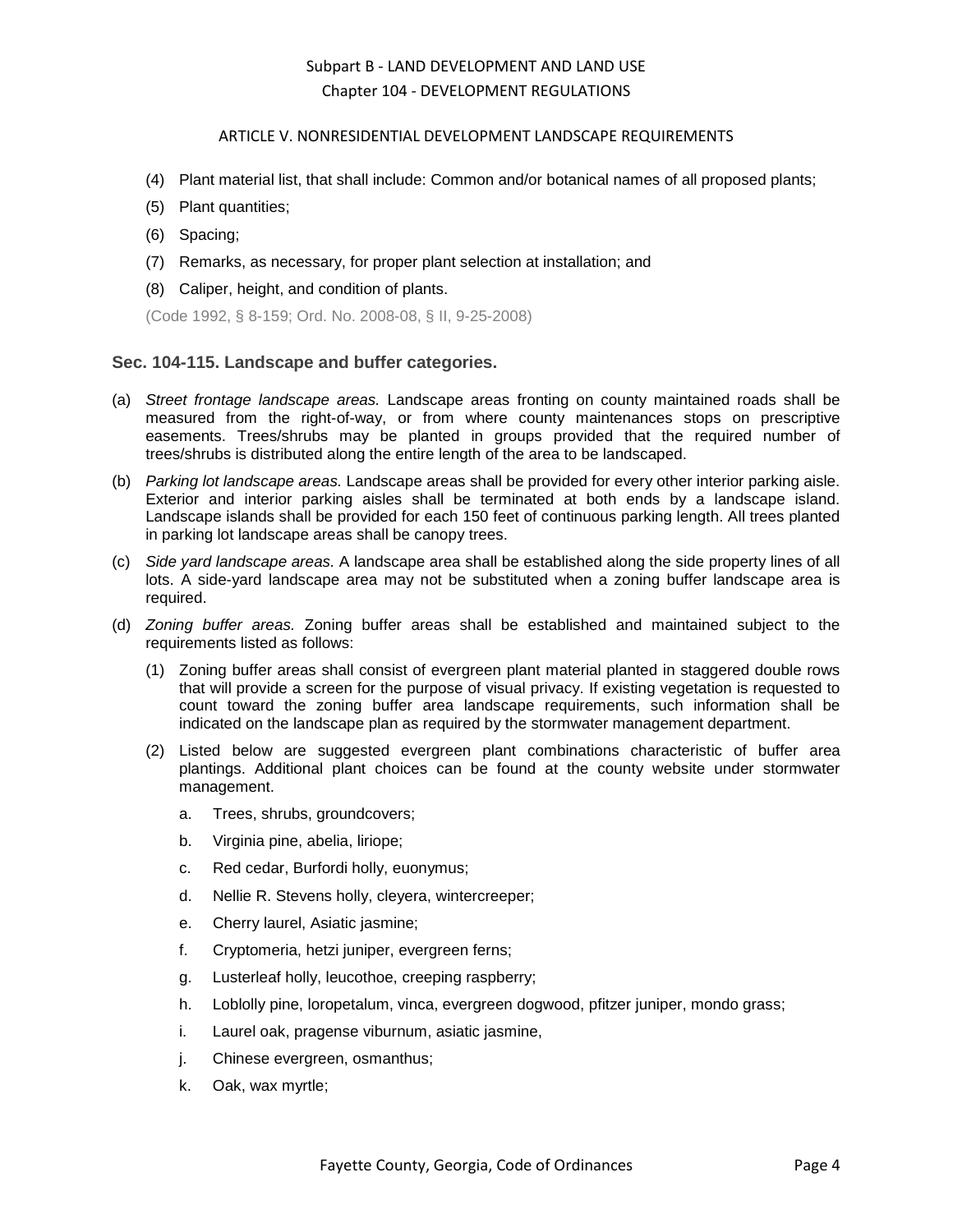### ARTICLE V. NONRESIDENTIAL DEVELOPMENT LANDSCAPE REQUIREMENTS

- l. Leyland cypress, yaupon holly;
- m. Green giant;
- n. Arborbvitae;
- o. Southern magnolia; and
- p. Eastern red cedar.

# TABLE 1. LANDSCAPE REQUIREMENTS

| Type                      | Size of Area to be Landscaped                                               | <b>Required Trees</b> |       | <b>Required Shrubs</b>                   |        |
|---------------------------|-----------------------------------------------------------------------------|-----------------------|-------|------------------------------------------|--------|
|                           |                                                                             | Number                |       | Height Number                            | Height |
| <b>Street</b><br>frontage | Arterials: 20'                                                              | 1 per 20'             | 10'   | 7 per tree                               | 2'     |
|                           | Collectors: 15'                                                             | 1 per 20'             | $10'$ | 7 per tree                               | 2'     |
|                           | Locals: 10'                                                                 | 1 per 20'             | $10'$ | 7 per tree                               | 2'     |
| Parking lot               | Exterior aisles 10'                                                         | 1 per 30'             | 6'    | 5 per tree                               | 2'     |
|                           | Interior aisles 7'                                                          | 1 per 30'             | 6'    | 5 per tree                               | 2'     |
|                           | Buildings or walls 5' (excluding walls not<br>visible from the street)      |                       |       | 5 per 25 linear feet<br>of building wall | 2'     |
|                           | Landscape islands 10' × 20'                                                 | 1 per<br>island       | 6'    | 5 per island                             | 2'     |
| Side yard                 | Side property lines 6'                                                      | 1 per 40'             | 6'    | 3 per tree                               | 2'     |
| Zoning<br>buffer          | See applicable zoning district regulations<br>for buffer width requirements | 1 per 10'             | 6'    | As needed to<br>provide visual screen    | 4'     |

(Code 1992, § 8-160; Ord. No. 2008-08, § II, 9-25-2008)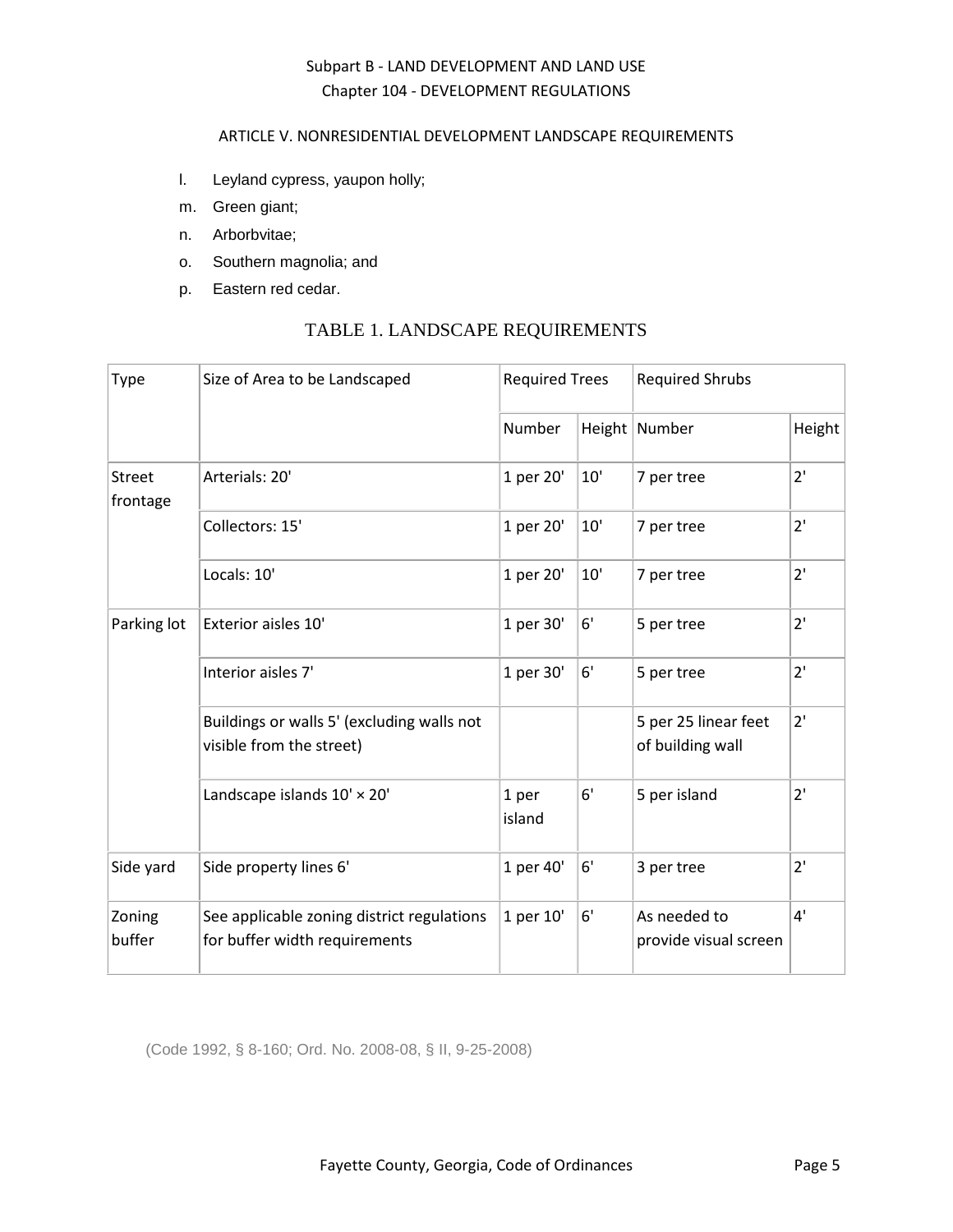### ARTICLE V. NONRESIDENTIAL DEVELOPMENT LANDSCAPE REQUIREMENTS

# <span id="page-5-0"></span>**Sec. 104-116. Suggested planting materials.**

(a) *Native plants.*

# TREES (1 TO 8 FEET)

| Red bud             |
|---------------------|
| Dogwood             |
| Red maple           |
| Sugar maple         |
| Southern magnolia   |
| Fringe tree         |
| Overcup oak         |
| <b>Bald cypress</b> |
| Tulip poplar        |
| Willow oak          |
| River birch         |
| Swamp chestnut oak  |
| Nuttal oak          |
| Serviceberry        |
| Bigleaf magnolia    |
| Blackgum            |
| Georgia gem ash     |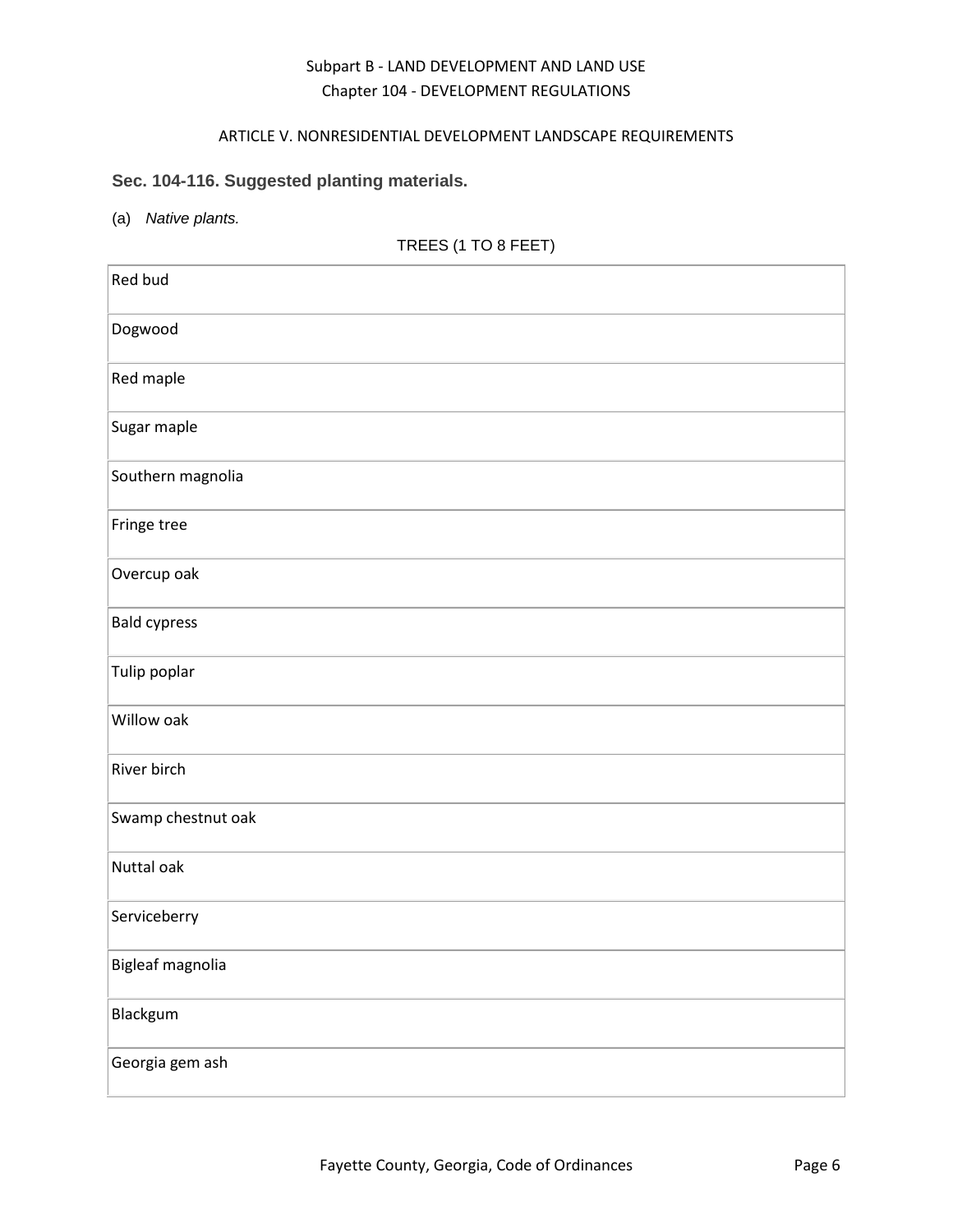### ARTICLE V. NONRESIDENTIAL DEVELOPMENT LANDSCAPE REQUIREMENTS

| American hornbeam   |
|---------------------|
| American beech      |
| Carolina silverbell |

### SMALL SHRUBS (1 TO 8 FEET)

| Sweet shrub        |
|--------------------|
| Flame azalea       |
| Florida azalea     |
| Yucca              |
| Virgina sweetspire |
| Dwarf yaupon holly |
| Inkberry holly     |
| Clethra            |
| Deciduous holly    |

### LARGE SHRUBS (8 FEET AND UP)

| Oakleaf hydrangea    |  |
|----------------------|--|
| Yaupon holly         |  |
| Spanish dagger yucca |  |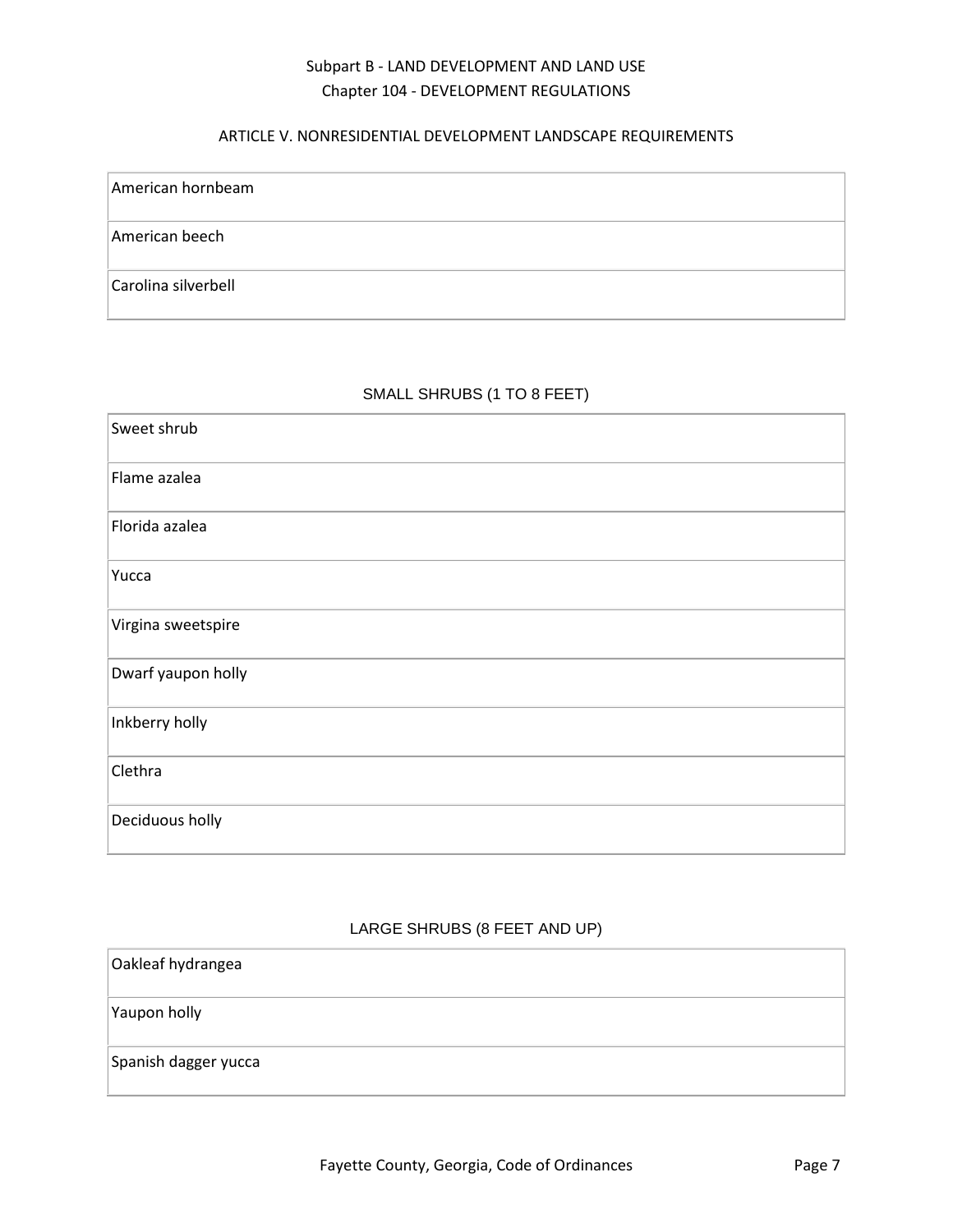### ARTICLE V. NONRESIDENTIAL DEVELOPMENT LANDSCAPE REQUIREMENTS

| Bottlebrush buckeye |
|---------------------|
| Devilwood osmanthus |
| Southern wax myrtle |
| Small anise-tree    |
| Cherry laurel       |

- (b) *Ground covers.*
	- (1) Liriope.
	- (2) Creeping liriope.
	- (3) Daylilly.
	- (4) Mondo grass.
	- (5) Native ferns.
	- (6) Miscanthus.
	- (7) Penisetum.
- (c) *Vines.*
	- (1) Carolina yellow jessamine.
	- (2) Swamp jessamine.
	- (3) Crossvine.
	- (4) Trumpet honeysuckle.
- (d) *Other suitable plants.*

## TREES

| Sycamore      |  |
|---------------|--|
| Trident maple |  |
| Crape myrtle  |  |
| Winged elm    |  |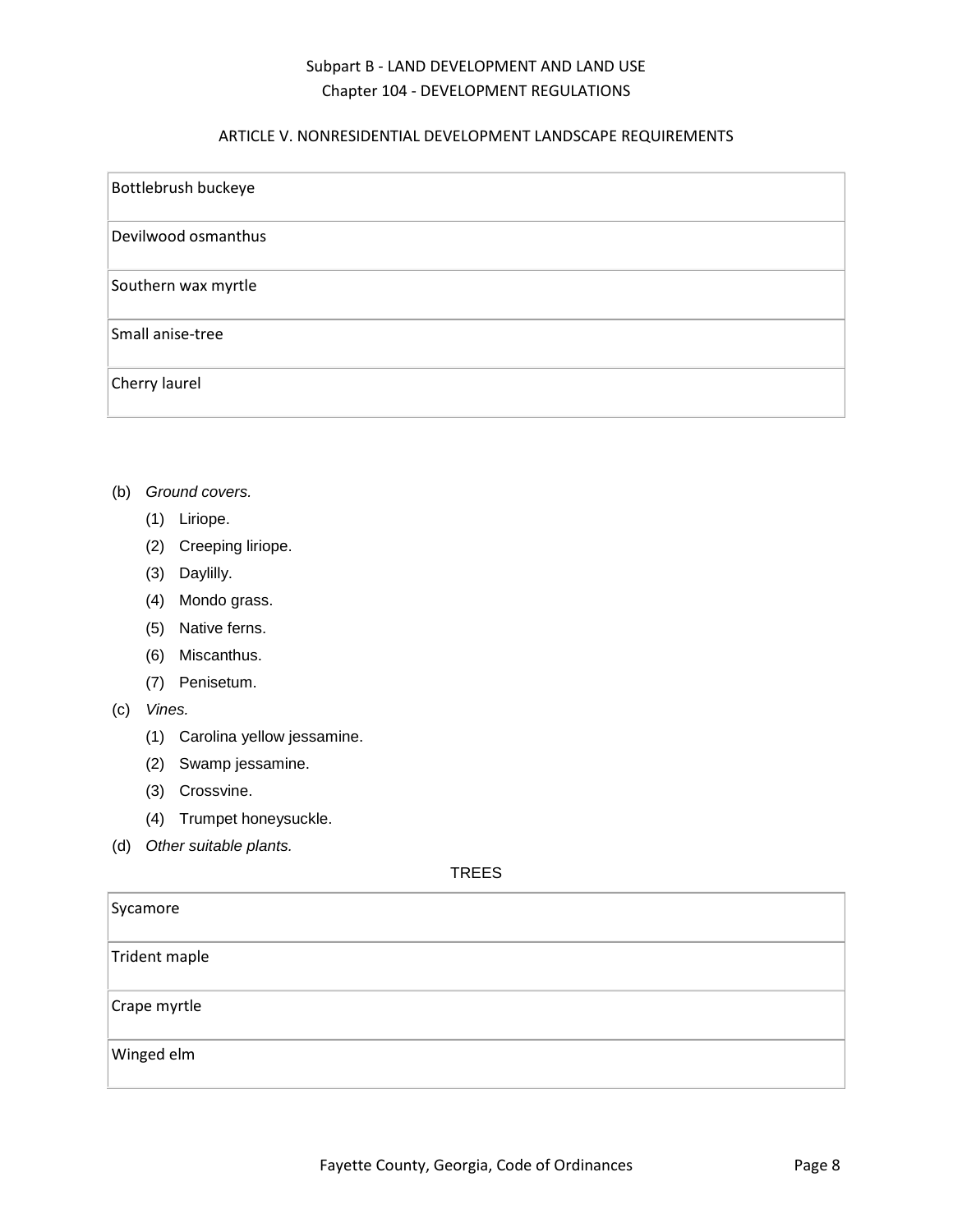# ARTICLE V. NONRESIDENTIAL DEVELOPMENT LANDSCAPE REQUIREMENTS

| Chinese pistache        |
|-------------------------|
| Shumard oak             |
| Red oak                 |
| Lacebark elm            |
| Japanese zelkova        |
| Western red cedar       |
| Okame or Yoshino cherry |
| Chinese flame           |
| Sawtooth oak            |
| Saucer magnolia         |
| Dawn redwood            |
| Chaste tree             |

| SHRUBS |
|--------|
|--------|

| Abelia            |  |
|-------------------|--|
| Holly             |  |
| Japanese barberry |  |
| Beautyberry       |  |
| Juniper           |  |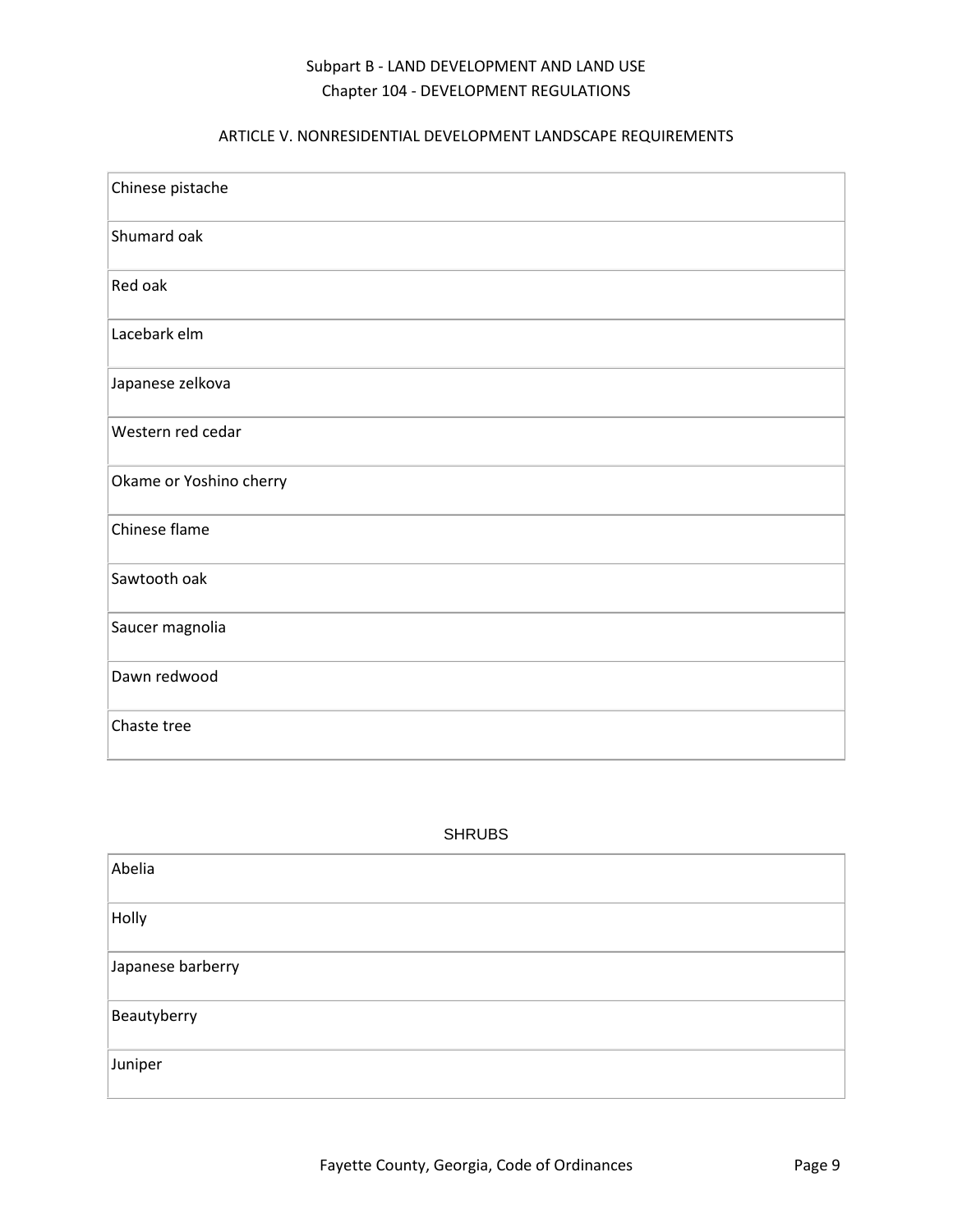### ARTICLE V. NONRESIDENTIAL DEVELOPMENT LANDSCAPE REQUIREMENTS

| Indian hawthorn |
|-----------------|
| Spirea          |
| Knock out rose  |
| Viburnum        |
| Osmanthus       |
| Loropetulum     |
| Forsythia       |

### PERENNIALS AND GROUND COVERS

| Daylilly        |
|-----------------|
| Rudbeckia       |
| Coneflower      |
| Yarrow          |
| Sedum           |
| Daisy           |
| Asiatic jasmine |
| Liriope         |
| Mondo grass     |
| Vinca           |